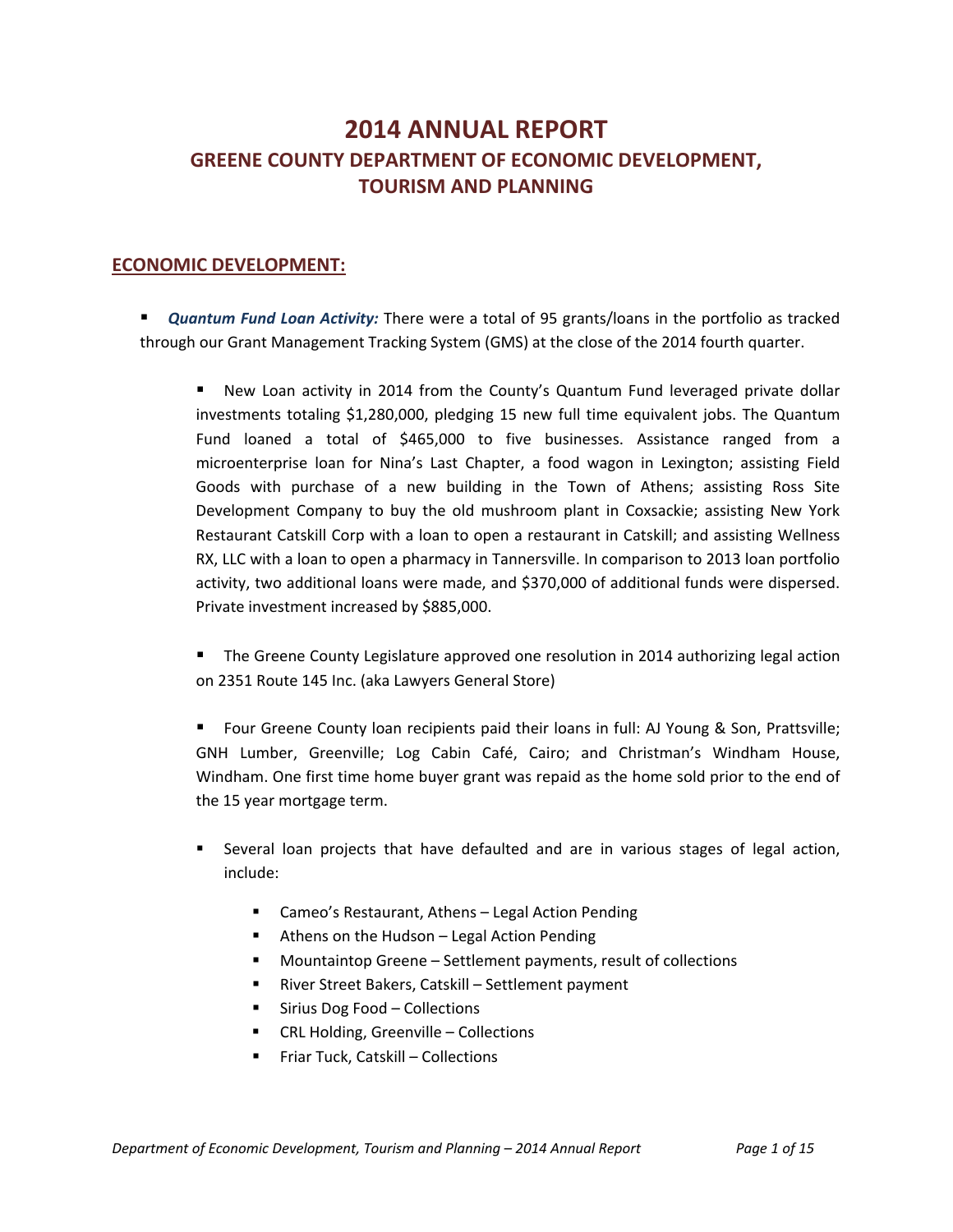*Direct Economic Development Projects (CDBG)*: The Department obtained a \$266,000 grant from NYS Office of Community Renewal (OCR) on behalf of Ferguson Enterprises, the plumbing/HVAC warehouse that is nearing completion in Coxsackie. Twenty‐five jobs were pledged for the CDBG project, and it is anticipated that Ferguson will open in August and eventually employ 95 people. The CDBG grant was part of a State-led investment package that attracted the Virginiabased company to Greene County.

 *Direct Economic Development Projects (CDBG)*: The Department obtained a \$42,000 grant from NYS Office of Community Renewal (OCR) on behalf of Zoom Flume Waterpark LLC for the renovation and expansion of the existing waterpark entrance. Zoom Flume Waterpark LLC is evaluating the terms of the grant, as the amount of the award was reduced and the state no longer accepts seasonal employment as eligible.

 *Infrastructure Grant:* The Department obtained a new 2014 CFA Capital Region Economic Development Council grant administered through Empire State Development (ESD) for \$37,500 to conduct an infrastructure study. The study will quantify the available public infrastructure, and tie it to potential development sites that can be used to attract new businesses and business expansions.

 *Microenterprise Grant:* The Department obtained a new 2014 CFA Capital Region Economic Development Council Microenterprise Assistance Program grant for \$200,000, administered through the NYS Office of Community Renewal (OCR) for small business developments. Eight grants and grant/loan combinations will be made to businesses, with an emphasis on Main Street businesses and targeted business sectors. Eleven new jobs have been pledged.

 *NYS Direct Economic Development Projects (CDBG)*: The Department continued to work with three businesses that received CDBG economic development funding from the New York State Office of Community Renewal (OCR). In 2013, monitoring was conducted by the OCR for Crossroads Brewing, Blackthorne Resort and New York Spring Water economic development projects. No significant issues were found by the State. The Department received close-out certifications for Crossroads Brewing and Blackthorne Resort. The Department expects to receive final close‐out of New York Spring Water in 2015.

 *NYS Microenterprise Grant Projects (CDBG):* In 2011 the County was awarded \$200,000 for Microenterprise grants to businesses from New York State Homes and Community Renewal (HCR). In 2012, the Department worked to originate eight grants and grant/loan combinations to businesses in Catskill, Cairo, Coxsackie, Durham and Hunter. Eleven new jobs have been pledged as part of the projects. Final disbursements of the grant/loan combination funds were made in 2013 and staff continues monitoring and reporting to the state. This grant remains open with the State. The County's 2010 Microenterprise Grant project received close‐out certification in 2014. The County's 2008 First Time Homeowners Grant also received close‐out certification in 2014.

 *Microenterprise Training:* The Department also continues to maintain a close relationship with the Columbia‐Greene Counties Workforce Investment Office, as well as participation in the larger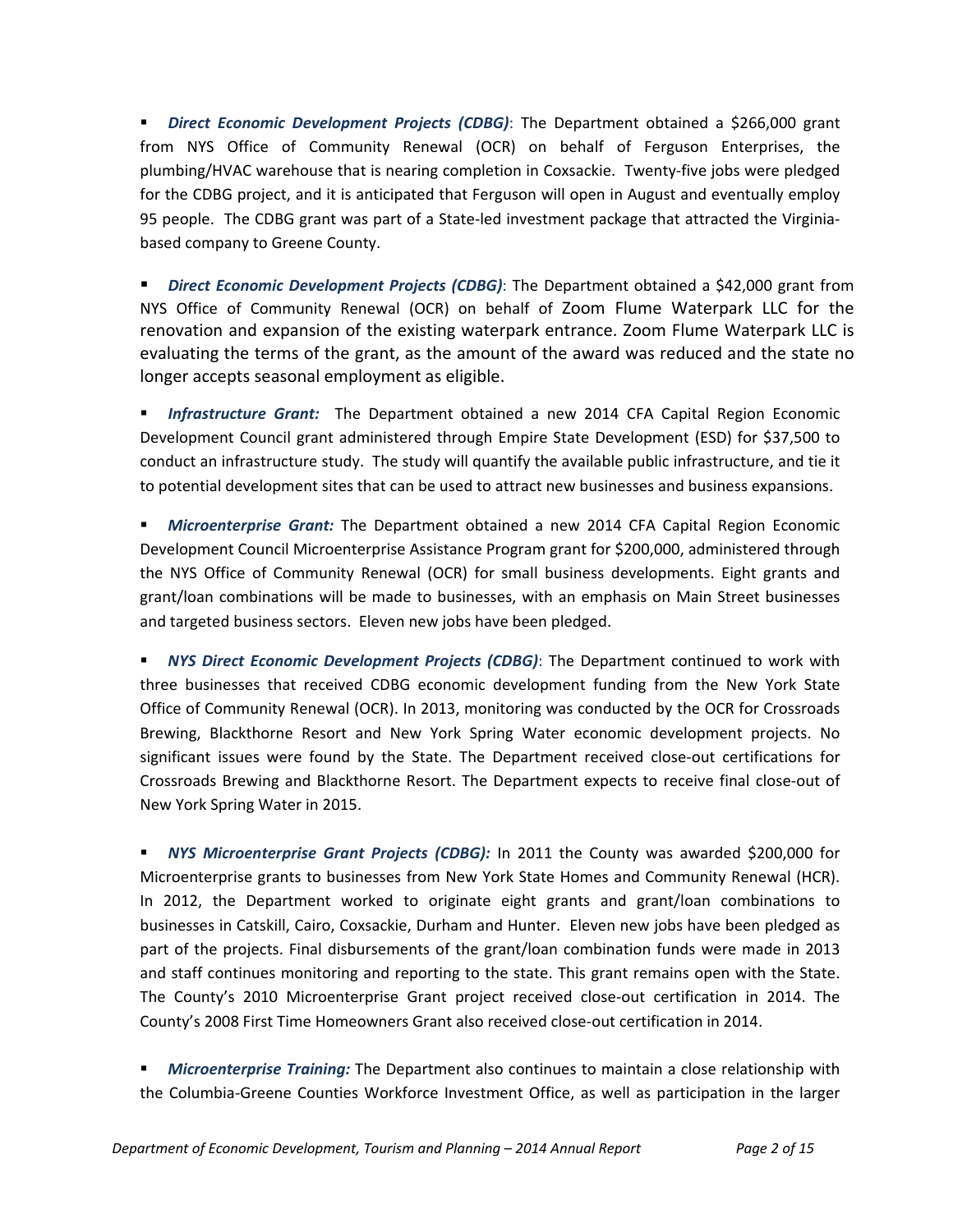Capital District Workforce Investment Consortium, and has become the host for regular counseling visits from the New York State Small Business Development Center (SBDC) in Albany. The County also works with the Mid‐Hudson SBDC, as they cover the Mountaintop.

 *Business Retention and Expansion (BRE), Technical Assistance:* Business retention and expansion is a primary task. Staff meets and/or talks with exiting business owners on a regular basis to determine needs and whether we might assist them. Staff also assists businesses with grant applications they are submitting to the state or federal government and that have to be submitted by private parties. Staff responds to inquiries from businesses and works closely with the County IDA in this regard. The Economic Development Specialist is the County appointee to the Columbia‐ Greene Workforce Investment Board, is corporate secretary to that board, Chair of the Business Services Committee, and representative to the regional workforce investment consortium (11 Counties). Staff manages the Revolving Loan Portfolio, tracks monthly payments, prepares quarterly financials, tracks delinquent payments and works with loan recipients that are delinquent, and coordinates necessary actions with the bank, the Quantum Fund Committee and the County Attorney.

 *Interaction with Local Business Organizations:* Department staff supported the activities of the Tourism Advisory Committee and the newly‐formed Business Advisory Committee. Both committees provide industry feedback and support for the Department's economic development programs. The Department also works closely with the Greene County Chamber of Commerce and local Chambers and business organizations to meet the needs of businesses in the County.

 *Business Attraction Program (Buy In Greene, Invest in Greene):* In 2014, the County expanded the Buy In Greene initiative from a "Buy Local" only campaign to include a new and exciting component, Invest In Greene; "Cool Places, Abundant Spaces, New Faces". This new marketing campaign uses digital advertising, social media, Google Adwords and pay per click advertising to attract new and expand existing business to our downtowns, thereby creating more opportunities for consumers to shop locally.

 Facebook is the primary social advertising component, and within the first two months of launch our number of "likes" more than doubled from 2013. Upon the launch of our new website in October of 2014 there was an immediate increase in traffic due to our online advertising placements in BK Magazine, a magazine viewed by entrepreneurs, and "Brooklynites", The Upstater, a magazine that is the hub for New York real estate and culture, Chronogram, The Hudson Valley Magazine, and locally with Columbia Greene Media. Our current regional marketing efforts are focused in the NYC/Metro area, New Jersey, the Hudson Valley, and locally. In addition to the advertising placements identified above, the campaign uses programmatic buying, which allows our ads to be seen across dozens of on‐line sites, directly to the audience that we have targeted. In addition, having a strong social media presence on Facebook, Twitter, and LinkedIn has also contributed to the increased numbers in web traffic.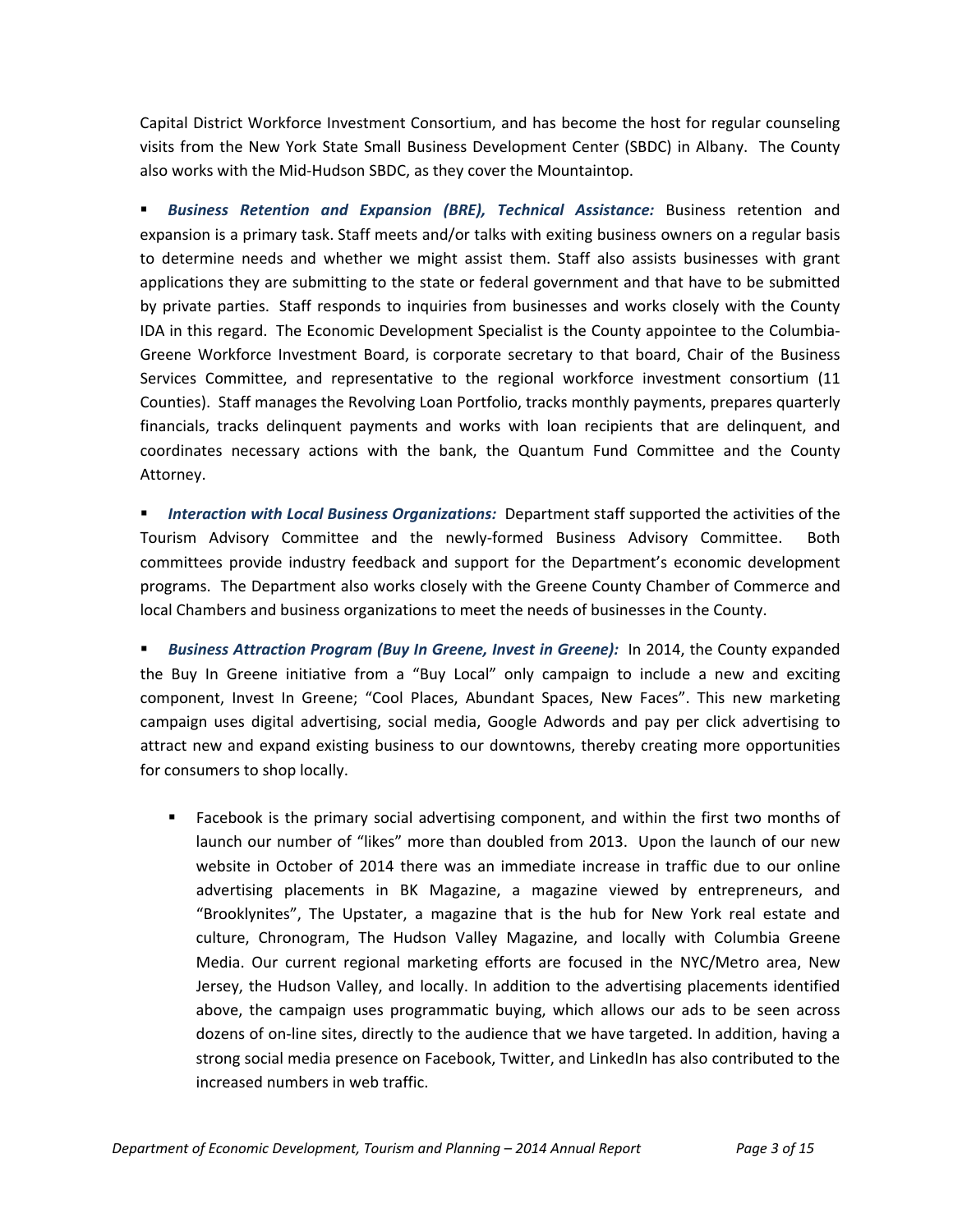- Our online display advertising started in November and focused on buying local during the Holiday season. We did numerous banner ads on the Columbia‐Greene Media website and also on Facebook, in addition to several holiday postings. We saw a surge in views to our online shopping guide during those advertising periods.
- In order to fully execute the marketing campaign we created the Business Advisory Committee (BAC). The Committee is comprised of representatives from the Greene County Chamber, local area Chambers of Commerce, representatives from the Greene County Council on the Arts and the Columbia Greene Board of realtors, and a legislative representative. Their efforts will help build local business support and awareness.
- Additionally, as part of our program we've created and printed several pieces of campaign collateral; a poster, rack card, business instruction sheet, a window sticker, along with a personalized letter from the County Chairman, that is being distributed throughout the County to all of our downtown businesses to increase awareness and participation in the program.

 *Buy Local Events:* Attended two Buy Local expos, one in Columbia County at the Basilica Hudson, the other at the Historic Catskill Point, in Catskill. Buy In Greene collateral and discount cards were distributed to over 600 people between both events. These expos are co‐sponsored by the Greene & Columbia County Chambers of Commerce.

The first Columbia‐Greene, Berkshire, Wine, Beer, Spirits & Cider Summit, was held in September. Our department assisted the Columbia County Chamber of Commerce with organizing the event. This was a collaboration of local wine and beverage producers along with State officials in hopes of working together to promote the industry, both regionally and locally. With renewed local interest stemming from this summit, Greene County craft beverage and wine producers have met several times with our department in hopes of creating a county wide beverage trail. We began assisting the Greene County Chamber of Commerce with filing of the NYS Craft Beverage Tourism Promotion grant that will leverage funds to help promote the industry within our County.

 *Market New York CFA Grant:* The Department applied for a \$100K Capital Region CFA Grant under the Market New York program to fund our "Cool Places, Abundant Spaces, New Faces" marketing campaign. This grant would have enhanced our Buy Local Campaign by expanding the impact and awareness of the County's Buy Local Campaign with the addition of an "Invest Local" Business Attraction Campaign providing advertising and marketing funds for our downtowns; identifying the availability of vacant and underutilized business; employing digital marketing, search engine optimization and social media. This grant was not selected for funding by the Capital Region Economic Development Council.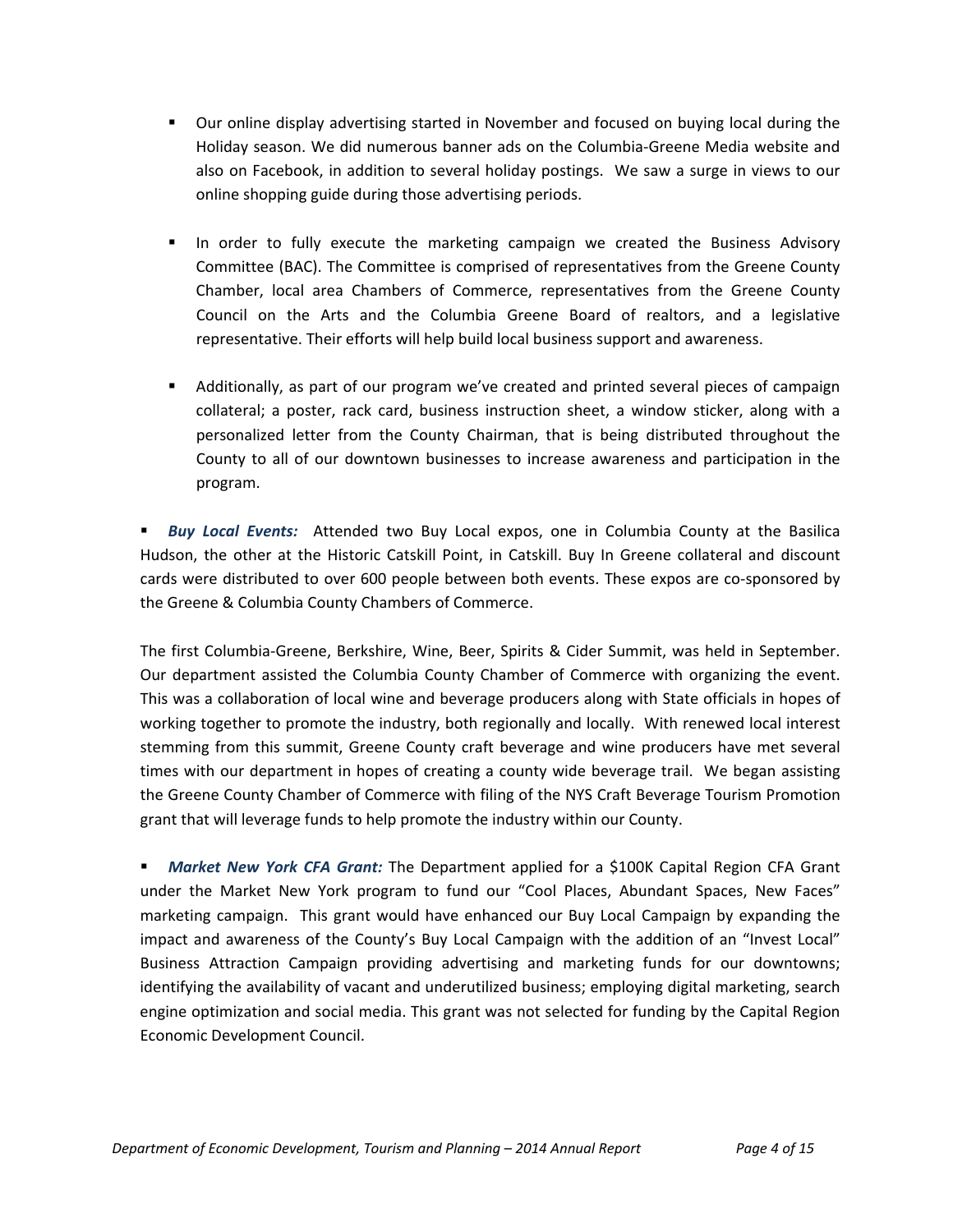#### **COMMUNITY DEVELOPMENT:**

**Main Street Revitalization Program:** The Department continues to provide technical assistance for Main Street Revitalization projects even when direct County funding is not available. The Department is under contract with the Town of Prattsville and the Town of Hunter administering two NYSOCR Main Street Grants on their behalf, providing direct grant assistance to over a dozen main street businesses for façade renovations and improvements. The Department will conclude its contract with these two Villages in 2015.

 *Disaster Grants:* The County was awarded \$500,000 in funding from the New York State Office of Community Renewal (OCR) for disaster relief. A total of \$286,000 in Community Development Block Grant (CDBG) and \$214,000 in New York Main Street (NYMS) was received from OCR. Twenty CDBG projects were completed in Prattsville, Windham, Hunter and Catskill, while 16 NYMS projects received funding in the same communities. The Disaster Grant program concluded in early 2013. The County was awarded over \$50,000 in funding through a special allocation from the New York State Office of Community Renewal (OCR) to assist farmers with losses caused by Hurricane Irene. The County made 10 awards of funding to nine farms throughout the County, in communities from Coxsackie to Prattsville. The County also administered \$450,000 in disaster funding from the Catskill Watershed Corporation (CWC), for which 31 awards to businesses in Watershed Towns were made. While the grant funds have long since been disbursed, the reporting function is still active and the Department will continue to track and monitor these grants until such time as the State performs its closeout and monitoring procedure.

 *Disaster Reimbursement Project:* in 2013, the County contracted with NYSOCR to administer over \$8.8 million in CDBG fund payments directly to the impacted local municipalities which will allow the State to be reimbursed for the cost of providing the local share for the cost of FEMA projects resulting from Hurricane Irene. The Department has been working on this project as a conduit for OCR, which not only involves the County projects, but projects in every municipality except the Town of Athens. The contract for this program runs through 2017 and remains open.

 *Other Disaster Projects:* The Department assisted with the start‐up administration of the Prattsville special disaster grant of \$500,000 for housing and economic development, as well as working with projects in Prattsville and Lexington that were funded in the New York State Consolidated Funding Application round. The Department remains as a technical resource for these communities in their recovery. The Department continues to service disaster loans made from its Quantum Fund that provided zero‐interest loans for job‐retention projects.

 *Technical Assistance:* The Department provides a number of supports for other agencies and organizations in their efforts to apply for funds, including Catskill Mountain Housing Development Corporation, Greene County Council on the Arts, Not‐For‐Profits, local businesses and organizations. The Department also closely partners with the Greene County Chamber of Commerce to deliver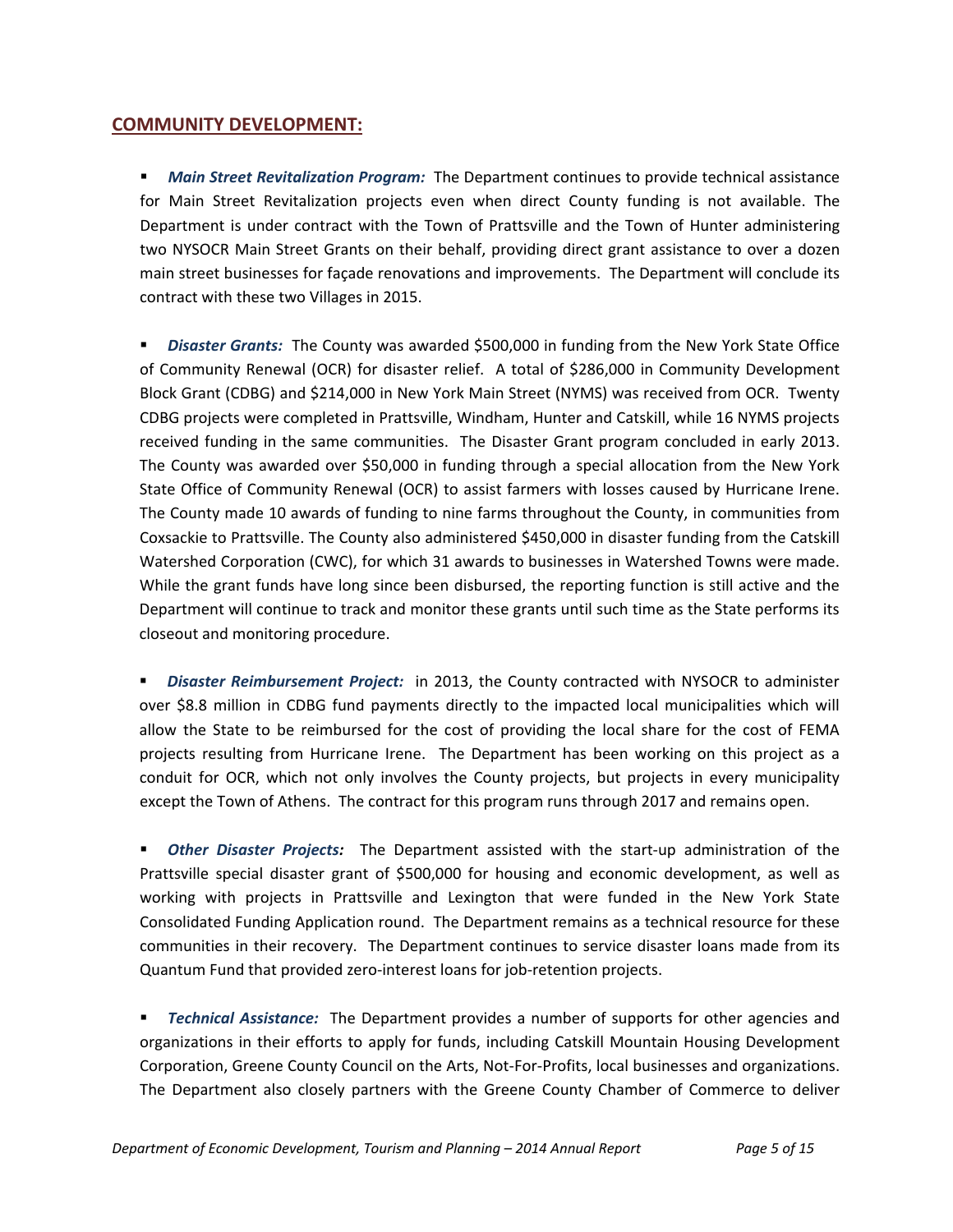services to the community. The Department has also been involved in the New York Rising Communities program, providing technical assistance to the Town of Prattsville as they implement their New York Rising Communities program. Technical assistance has also been provided to individuals and businesses to complete applications for New York Rising assistance.

## **PLANNING:**

 *Greene County Planning Board (CPB):* The Department provided staff assistance to the CPB, including arranging for meetings and assisting in the review of Planning and Zoning Referrals from local municipalities. In 2014, the Department assisted with the review of 45 projects (up from 37 projects reviewed in 2013). In addition, the Department hosted 2 training sessions for County and local planning boards, assisting with municipal training credits, including: *Intermunicipal Planning*, *Locally Unwanted Land Use Regulation*, and *Downtown Revitalization* on May 28, 2014 and *Rural Planning* and *Aging in Place* on October 27, 2014. The Department also coordinated the annual CPB Ellen Rettus Planning Achievement Awards with 3 recipients receiving recognition at the November meeting of the County Legislature.

 *Agriculture and Farmland Protection Board – Annual Agricultural District Review:* The Department worked with the County Agricultural and Farmland Protection Board, Greene County Soil and Water Conservation, and state agencies to facilitate the annual landowner inclusions to the Agricultural District. The statewide agricultural district program includes a combination of landowner incentives and protections, including protection against overly restrictive local laws, protection against private nuisance suits involving agricultural practices, protection against eminent domain takings, and preferential real property tax treatment (assessments based on agricultural value of land rather than commercial value). During the 2014 review 933.72 acres were added to the district, which now totals 39,509.81 acres. (During the 2013 review 296.49 acres were added to the district)

 *FEMA Hazard Mitigation Grant Program:* The Hazard Mitigation Grant Program (HMGP) provides funding by the federal government for the acquisition of properties that are located in flood-prone areas and demolition of flood-damaged structures thereon by local governments. FEMA reimburses 75% of all eligible costs including pre‐flood fair market value, appraisal, title report, survey, recording fees, boundary survey, environmental site assessment, demolition, and site restoration, with the remaining 25% accounted as the non-federal cost share, the responsibility either born by the Town and/or the landowner, or with special CDBG funds also provided by the State. NYS Office of Emergency Management is the contracting entity with FEMA and NYSOEM sub‐ contracts with Greene County. Greene County SWCD is performing the day to day functions of the program. Twenty‐three properties in eight towns across the County are active in the buyout program (many more signed up initially but dropped out for various reasons). As of April 2015, nine properties closed and the remaining 14 will complete the program in 2015. Demolition takes place within three months of the closing and the property is restored to its natural floodplain state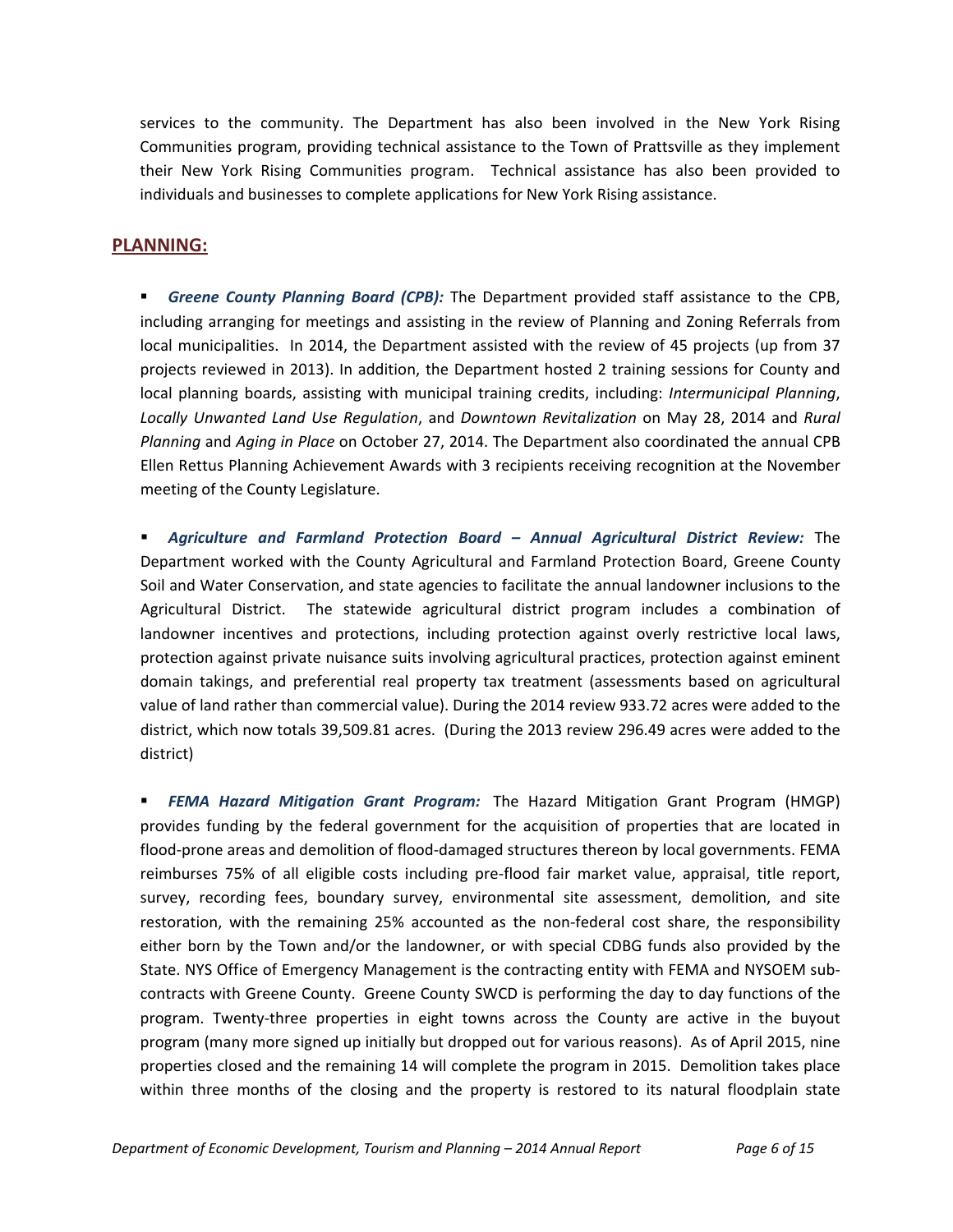permanently removing any flood hazard. Some towns will use the vacant parcels to develop small parks where feasible, and with FEMA approval, others will be left fallow never to be developed. The Department is the signatory on the contracts and assists with requests for proposals and procurement compliance. The program is on‐going in 2015.

 *County‐wide Tourism Based Trails Plan:* The County was awarded \$118,000 in Federal Stimulus funding through the NYS Department of Transportation to complete a Countywide Rails‐to‐ Trails/Trail Based Tourism Plan. The Plan provides an inventory and analysis of key trail related historical, cultural, natural and recreational resources; addresses engineering and environmental issues; considers potential linkages and partnerships; and outlines implementation and funding strategies. In partnership with the County Highway Department, the Plan was completed in 2013 with full distribution in 2014. Recommendations within the Plan have already been utilized by the Department to support local projects and to secure funding in the 2013 CFA Round of the Regional Economic Development Council, including the Kaaterskill Clove Experience and a Master Plan for the Hamlet of Palenville, prepared by Alta Design and the University of Albany Graduate Planning Program. A small amount of grant funds remains and will be used in 2015 for the design of identification markers for the proposed Catskill Creek Trail.

 *Greene County Emergency Services Interoperable Radio Communications Capital Project:* The County is evaluating a major upgrade of its emergency services radio dispatch system including equipment upgrades and tower siting to improve system coverage and reliability.In 2014, a tower was constructed on Windham Mountain with funding by an existing grant (NYS Division of Homeland Security and Emergency Services Office of Interoperable and Emergency Communications). The Department provided support to the Radio Communications Team on the environmental review and permitting for the radio communications tower on Windham Mountain, including assisting in securing the services of Delaware Engineering from the Department's roster of consultant services. The Department continues to work with the Radio Communications Team on tower locations and coordination with priority broadband needs of the County.

 *Broadband Support and Development:* The County continues to support efforts of private telecommunications and broadband companies to expand broadband to unserved and underserved areas of the County, as mapped and defined by the State NYConnect Broadband Program. In 2014, the Department contacted local broadband providers with a dual strategy of supporting local provider grant applications and soliciting proposals from broadband providers to work in partnership with Greene County. One solicitation was received and over the course of several months and meetings with the County, a strategy was developed for a public private partnership with Hudson Valley Wireless and State Telephone. The Legislature approved a resolution supporting and authorizing this partnership for the purposes of making a Consolidated Funding Application (CFA) to the Capital Region Economic Development Council (CREDC) for broadband infrastructure funding. The CFA application was submitted by HVW requesting \$3.5 million dollars to develop County‐wide Broadband Wireless Point to Point Subscriber Based Access. The County assisted HVW in the preparation of the application, including: field work around the County; inventory of towers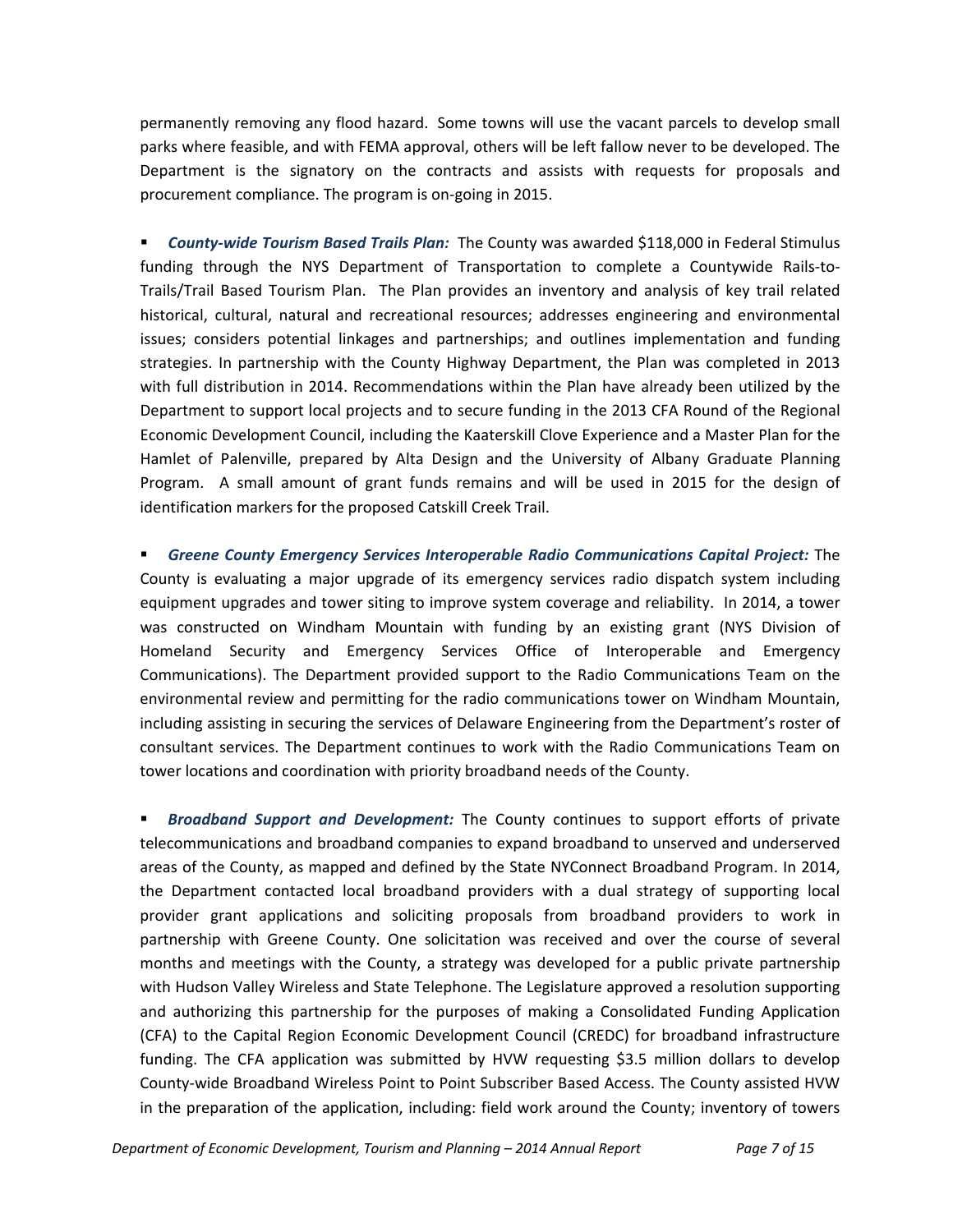and critical facilities; extensive GIS Mapping and Data support with assistance from Delaware Engineering; application writing with support from Delaware engineering and ECC Technologies, our broadband consultant; coordination with the Emergency Services Department on tower plans and coordination with the Radio Communications Project. Considerable time and efforts were made advocating for this project to State agencies, the CREDC and its committees, and State elected officials. Support was also received from Ann Mueller, Congressman Gibson's broadband projects manager. The County's application was reviewed and scored by the CREDC and was forwarded to the NYS Broadband Office for consideration. Shortly before the CFA awards were announced, statewide, all broadband applications were put on hold, as Governor Cuomo announced a plan for a New NY Broadband Program.

 *Greene County Downtown and Waterfront Enhancements CFA:* The Department secured \$600,000 in funding from the NYS Department of State through the Capital Region Economic Development Council CFA process and is partnering with the Village of Catskill to construct a waterfront trail along the Catskill Creek from the Uncle Sam Bridge to the Black Bridge. The project is estimated to cost \$1.2 million, of which \$600,000 will be provided through the NYSDOS grant. Greene County has \$600,000 in matching funds in place to contribute to the project, including \$200,000 from the Catskill–Olana Mitigation Fund, which has been dedicated for downtown and waterfront development in the Village of Catskill. The remaining \$400,000 will be from in‐kind services (as part of the \$7 million cost of the Central Hudson Brownfield Cleanup). In 2014, the Department and its consultant completed initial concept design work. Tasks completed included facilitation and coordination of meetings with the walkway committee and village officials to review walkway trail alternatives, completion of multiple walkway and streetscape concept layouts and trail routing, multiple meetings with landowners and village officials, and completion of cost estimates. Landowners along the trail were contacted by the Village to secure the necessary easements along several private properties. In late 2015 and 2016 walkway construction documents will be prepared, permits will be secured, bids will be released, and construction will begin.

 *Catskill Creek Stormwater Retrofit & Shoreline Stabilization Project:* In 2014, Greene County used \$60,000 in matching funding from the NYSDEC Water Quality Improvement Program ("Non-Point Source Abatement and Control Projects") to retrofit the County's lower municipal parking area to include bioremediation of stormwater runoff and to stabilize the eroding shoreline using techniques to create a naturalized (softened) shoreline along 300 linear feet of the Catskill Creek. Greene County Soil and Water Conservation District implemented the project with the Greene County Highway Department providing the force account labor and equipment necessary for construction. The Department assisted in administering the grant contract and coordinating the project with County Departments and other related projects in and near the County parking area. This included coordination of the parking lot layout design work of consultant Elan Planning with multiple layouts produced for review by project committee members. Construction was completed in the summer of 2014.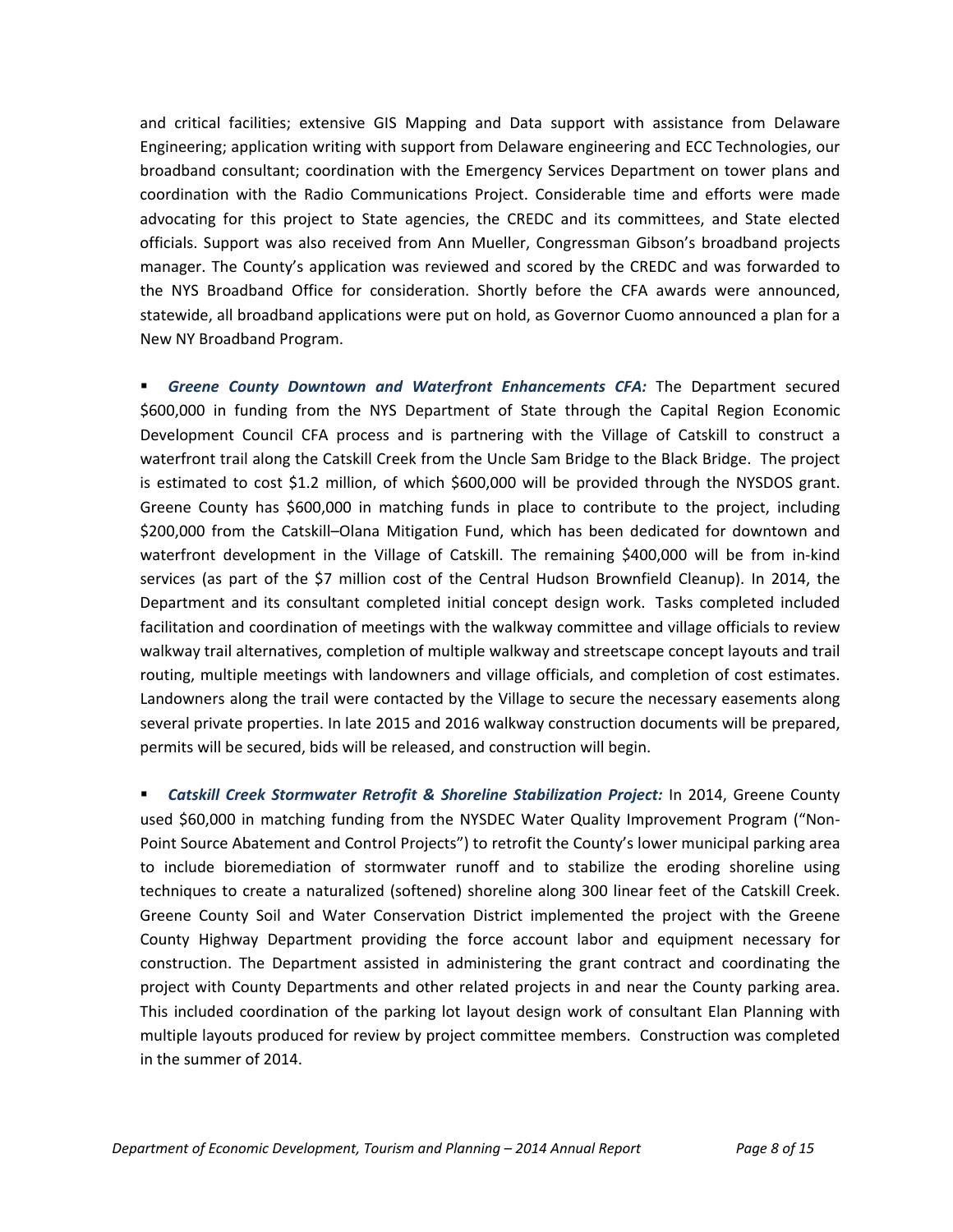*New York State Open Space Plan:* NYS released its draft open space plan in 2014. NYSDEC and Office of Parks, Recreation and Historic Places worked with regional advisory committees to prepare the NYS Open Space Plan. The plan is updated every three years. Department staff served on the Region 4 Advisory Committee (Region 4 includes: Albany, Columbia, Delaware, Greene, Montgomery, Otsego, Rensselaer, Schenectady and Schoharie Counties).

 *Catskill Brownfield Opportunities Grant with Greene IDA:* Department staff attended meetings and served on the Village of Catskill Brownfield Opportunity Area Committee. The NYS DOS grant project is designed to consider the development potential of several properties in the Village. The project is being administered by the Greene County IDA in partnership with the Village of Catskill and will continue in 2015.

## **TOURISM:**

 *Tourism Advisory Committee:* The Greene County Legislature continues to support the Tourism Advisory Committee (TAC), which is comprised of 10 Tourism businesses and organizations. The TAC continues to build industry support and awareness, and provides industry specific input on advertising and marketing. In 2014, all 10 members of the Committee were reappointed. The TAC met on a monthly basis, assisted the Department in the development of the 2014 Destination Marketing Campaign and the TAC Priority Action Plan. Extensive performance based reporting is provided to the TAC and the Legislature in the form of bi-weekly public relations reports and Google analytics.

 *TAC Priority Action Plan:* The Tourism Advisory Committee was charged with creating a Priority Action Plan, which was developed and presented to the Legislature and approved as the TAC 90 Campaign. The TAC 90 Campaign identified the following prioritized campaigns executed in 2014:

 A virtual interactive map was created to help visitors plan their trip to the Great Northern Catskills of Greene County. Since launch in April of 2014 there have been over 37,000 unique interactions with the interactive map.

 Destination Weddings Campaign encouraged couples to have their wedding in the Great Northern Catskills of Greene County and to make an adventurous vacation for the wedding party and guests.

 Pic with Rip promotion brought more awareness to all the adventurous things there are to do in Greene County as well as increase the marketing database and Twitter followers. Greene County ambassadors attended over 15 major events where visitors were encouraged to take a picture of them with Rip Van Winkle and upload the photo to the Greene County Twitter page. Additionally, visitors submitted their email address to win great prizes. The promotion generated 169 email signups and over 700 twitter followers.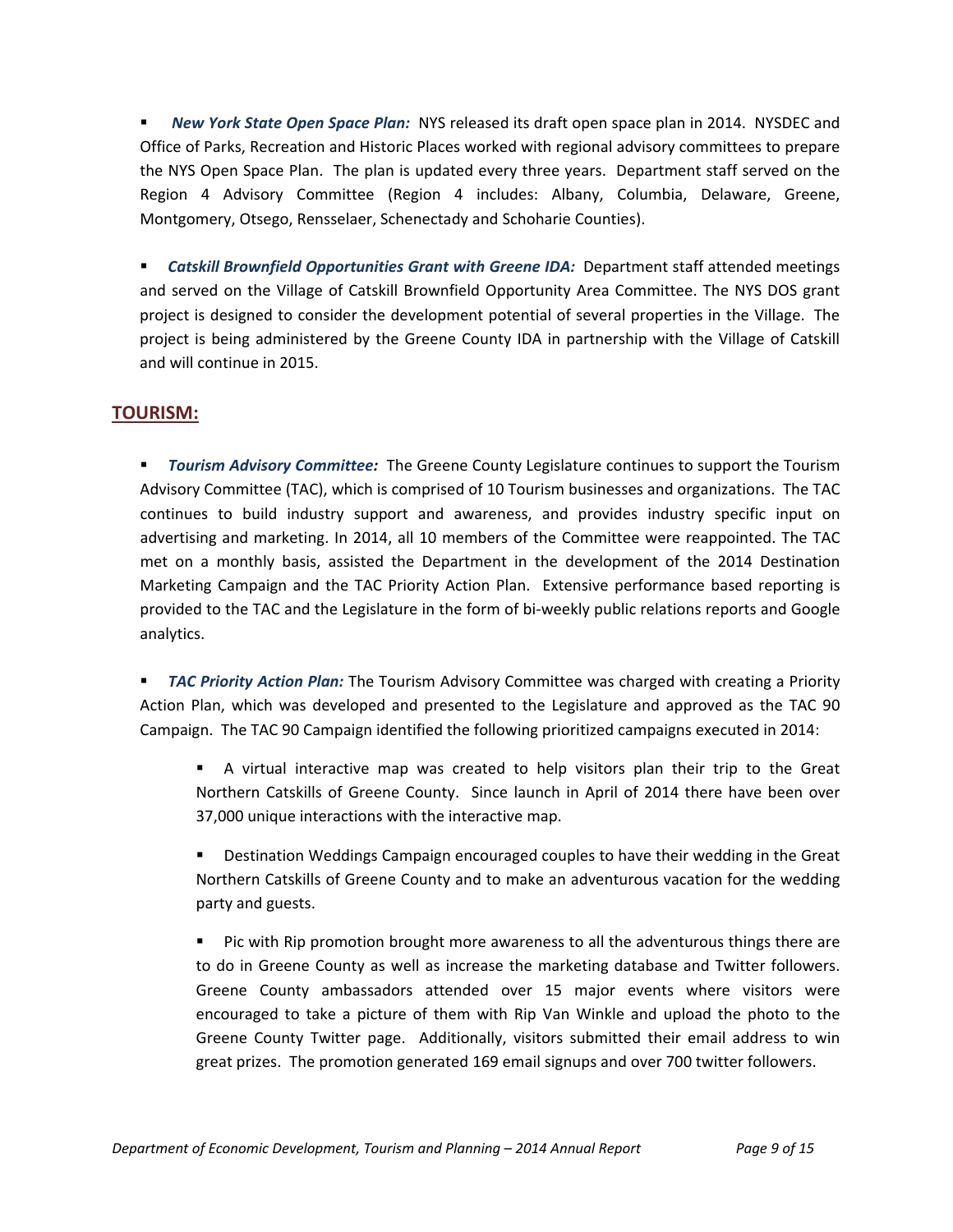Additional Funds for TV Summer campaigns drove more families to stay in the Great Northern Catskills of Greene County this past summer and enjoy a real mountain adventure with lots of attractions, events and lodging choices.

 *Greene County Tourism Destination Marketing:* In addition to TAC funds for prioritized projects, Greene County Tourism, as the County's Destination Marketing Organization (DMO), along with our Agency of Record, Adworkshop, developed and executed an integrated marketing campaign that uses the latest industry tools to help advertise and market the County as a tourism destination. The DMO serves as a coordinating entity effectively bringing together tourism businesses and diverse community stakeholders to attract visitors.

In 2014 we created the GNC 3.0 Marketing Strategy that identified the marketing objective, target markets, target audiences and campaigns. Our target audiences consist of Leisure Seekers, Adventure Seekers and Family. Our primary tourism campaigns for 2014 included: Travel; Outdoor; Golf; Winter Sports; Events; Arts, Culture and History; and Destination Weddings, across four seasons.

**IF In April of 2014 the Great Northern Catskills of Greene County website launched an adaptive** website that provides a more optimal user experience and eliminates the need for a stand-alone mobile site and separate content strategy. As part of the update a "Book Now" button was added to lodging facilities that had online booking. As a result 2,036 visitors were directed to lodging booking sites.

 As the trends in tourism advertising are rapidly shifting from traditional media to the use of public relations, digital media, and particularly social media tools, Greene County Tourism continues to lead the way with a more aggressive marketing plan, including:

- Digital Marketing (Website Content Updates, Organic Search, Search Engine Optimization, SEO/SEM, Pay‐Per‐Click Campaigns, Social Media, External E‐blasts with growing database of people wanting more information on Greene County);
- Paid Media (Print Advertising, Radio, Summer & Winter TV, Broadcast Production including Winter and Spring Photo/Video Shoot);
- Public Relations (Press Releases, Pitches, Placements, Travel Writers, Targeted E-blasts, Internal Communications E‐blasts with Tourism Businesses);
- Marketing Collateral (Travel Guide, Adventure Map, Campaign Creative Templates);
- **EXP** Consumer and Group Market Travel Shows;
- Pic with Rip Contest;
- Participation in ILNY Tourism Regions (Hudson Valley Tourism HVT; Catskills CATS; ILNY State Website).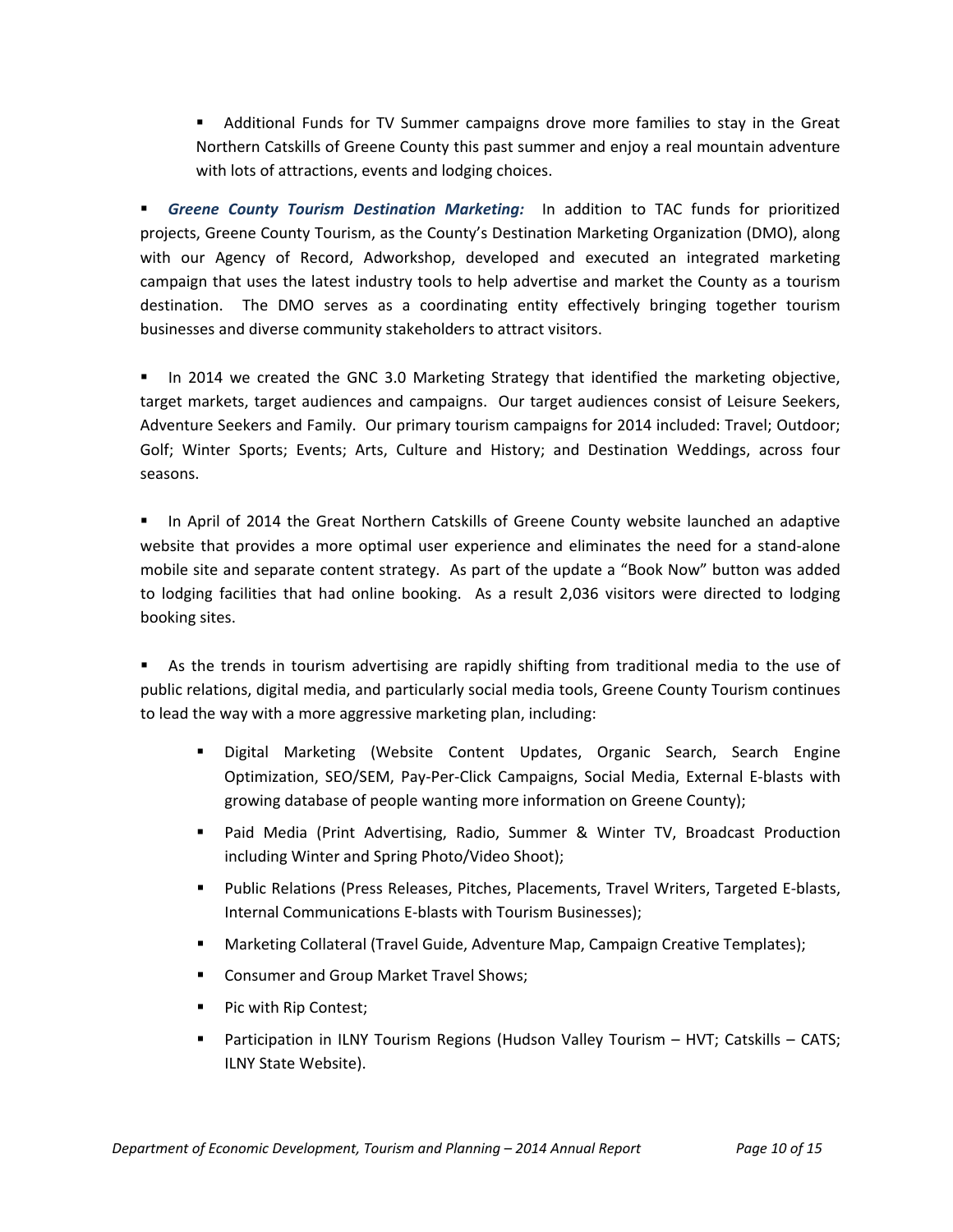With the combination of webpage optimization, via authoritative content and SEO (search engine optimization) press releases, unique visits to [www.greatnortherncatskills.com](http://www.greatnortherncatskills.com/) increased by almost 18%, and our domain ranking continues to be higher than the four counties that make up the Catskills and the Regional CATS website. Additionally, the Pay‐Per‐Click (PPC) program continues to perform well and garner qualified traffic, resulting in 7.5% of all traffic site-wide.

 Public relations and direct marketing in 2014 resulted in the distribution of 13 Pitches, 16 Press Releases / SEO Press Releases, and 6 Local Releases accounting for thousands of media placements, in such prestige publications as *Travel and Tour World*, timesunion.com, *Hartford Courant*, and *Vogue*. Press releases and pitches resulted in 66 sessions overall on the GNC website with over 3.21 pages viewed per session; which is 17% above average. Additionally, Greene County hosted 9 writers and 1 FAM Tour with UK Travel which is an increase from prior year.

 Greene County Tourism executed two photo and video shoots to help capture media for broadcast and advertising purposes. The first shoot was held for two‐days in the Spring/Summer with a focus on Thomas Cole, Greene County Council on the Arts, various eateries in Greene County and hiking the Fire Tower and Platt Clove. The second shoot took place in three days in the winter with a focus on winter sports at Hunter and Windham Mountain, and an evening out at the Windham Winery. Additionally, a local photographer and videographer specializing in drone shooting was hired to capture footage at local events, like Diamondback Motocross, Tour of the Catskills, Catskill Mountain Thunder, Windham World Cup, International Celtic Festival and Irish Arts Week.

 Greene County Tourism, in partnership with the Greene County Chamber of Commerce, held a 2014 Orville Slutzky Tourism Seminar in April at the Club at Windham Mountain Resort where about 100 local businesses learned about the County's Destination Marketing Programs. They also had a choice to learn about Digital Marketing from our agency of record, AdWorkshop, or learn how they can leverage the Greene County Tourism office. The entire event was followed with a business after hours sponsored by the Chamber of Commerce.

 Attending shows is an important method to showcase Greene County as a four season destination, to distribute travel guides, and capture names for the database. In 2014, GC Tourism attended or partnered with Greene County businesses or the ILNY CATS Region to attend 15 travel shows (consumer, motor coach/group business) where qualified names were captured and added to our email database.

 Marketing support was provided to events and festivals throughout Greene County via paid media, website, social media, press releases, etc. There were two new large events, Rats Nest Run and the return of the Windham World Cup. The Tourism Office also provided logistical support for over 10 events/races, such as, coordination of support meetings with municipality/agency connections, volunteer recruitment, and liaison support with the event promoters.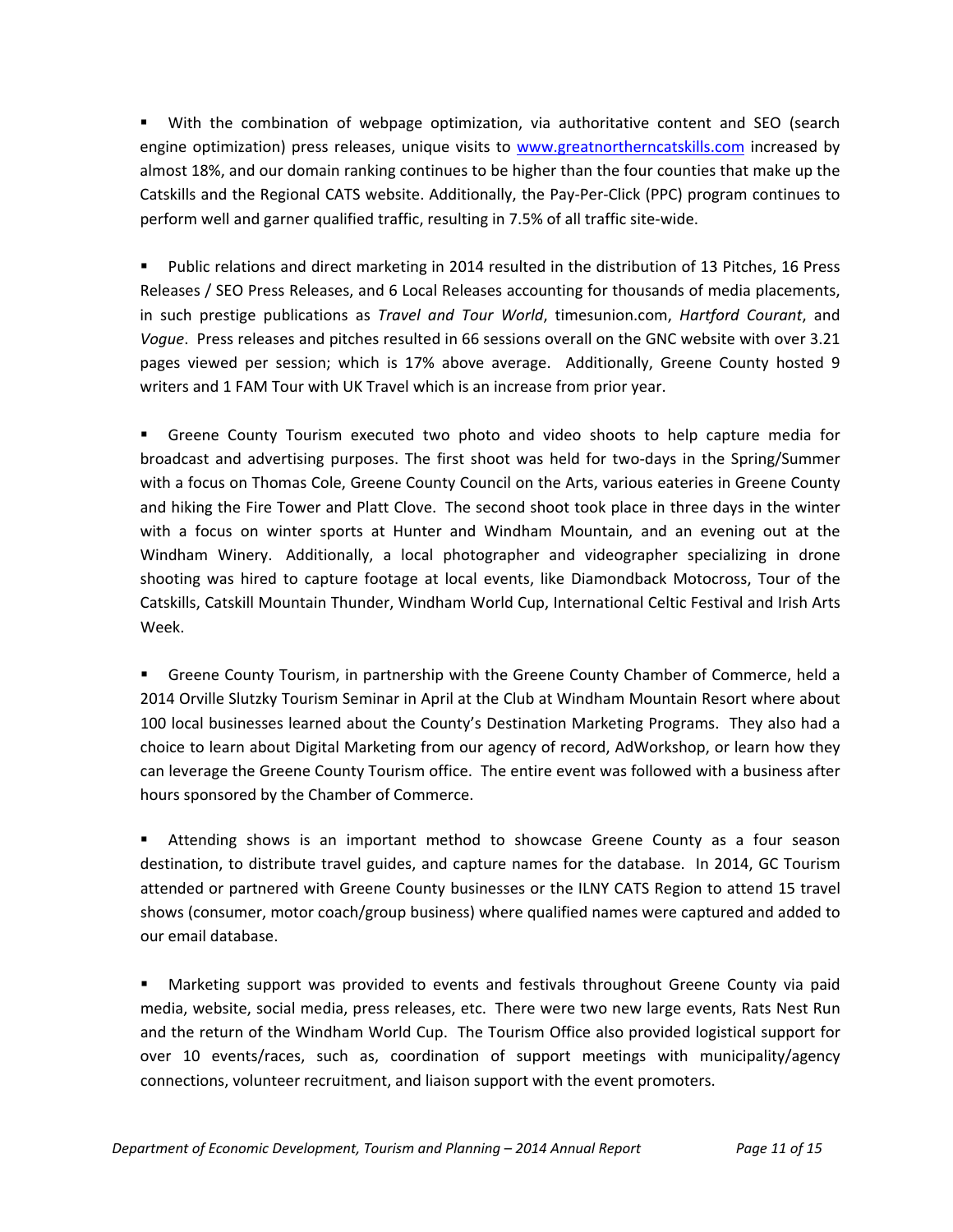The Historic Catskill Point has seen an increase in traffic as well as revenue. There were nine visits from vessels and cruise lines, thirty events, including weddings, and three bass tournaments that took place at the Point which generated over \$41,000 in revenue, up 20% from last year. The Tourism Office oversees all public events at the Historic Catskill Point.

 *Special Tourism Projects:* Through the enticement of a \$35,000 sponsorship fee from Greene County the 2014 Windham World Cup returned to Windham, after being away for a year, for its  $4<sup>th</sup>$ year anniversary. In addition to the sponsorship funding, tourism staff provided assistance, such as, monitoring the website, forwarding volunteer and vendor requests to coordinator, distributing materials, fielding lodging calls for teams and visitors, and coordinating a support meeting. These collaborated efforts help to create a platform to assist WHARF in solidifying an ILNY 2014 CFA Award in the amount of \$245,000, which will be used for the 2015 Windham World Cup.

 *Regional Tourism Partnerships:* Greene County Tourism is designated by the Greene County Legislature as the Tourism Promotion Agency (TPA) for participation in the ILNY Regional Matching Funds Program. Greene County is a participating member of the ILNY Hudson Valley Travel Region found at [www.travelhudsonvalley.com](http://www.travelhudsonvalley.com/) and is officially designated by ILNY as part of the Catskill Travel Region, represented by Catskill Area Tourism Services (CATS) through [www.visitthecatskills.com](http://www.visitthecatskills.com/). CATS is a Regional Destination Marketing Organization (DMO) representing the four counties that comprise the region. CATS uses matching funds from the counties and ILNY to implement an annual marketing campaign inclusive of public relations, traditional and digital media, regional travel shows, and legislative action.

 *Capital Region Economic Development Council (CFA)* – *Greene County Tourism Grant:* Greene County Tourism was awarded a grant from the ILNY, Empire State Development, Market New York Program, in the amount of \$150,000 for the Kaaterskill Clove – America's First Vacation Destination: Building a National Awareness Campaign. The creation and implementation of a comprehensive advertising and marketing campaign to promote the Kaaterskill Clove Project is the first step to shift to the target segments of culture and heritage day‐trippers and overnight stays from Albany and the Capital Region as well as NYC metro areas. The advertising and marketing plan included an adaptive website, digital advertising, social media advertising and Pay-Per-Click advertising. This project's website soft launched in late 2014 with the creative development and media buy taking place in 2015.

 *Capital Region Economic Development Council (CFA) – HVT, Inc. Tourism Grant:* Hudson Valley Tourism, Inc. was awarded a grant from the ILNY, Empire State Development, Market New York Program, in the amount of \$300,000 to highlight the historic, cultural, culinary amenities and great outdoors that the Hudson River Valley has to offer as a means of attracting additional visitors and visitor spending. Greene County is one of the counties in the region that will benefit from the grant. This grant increased traffic to the HVT website with an average of 2 minutes onsite and viewing over 2 pages per session.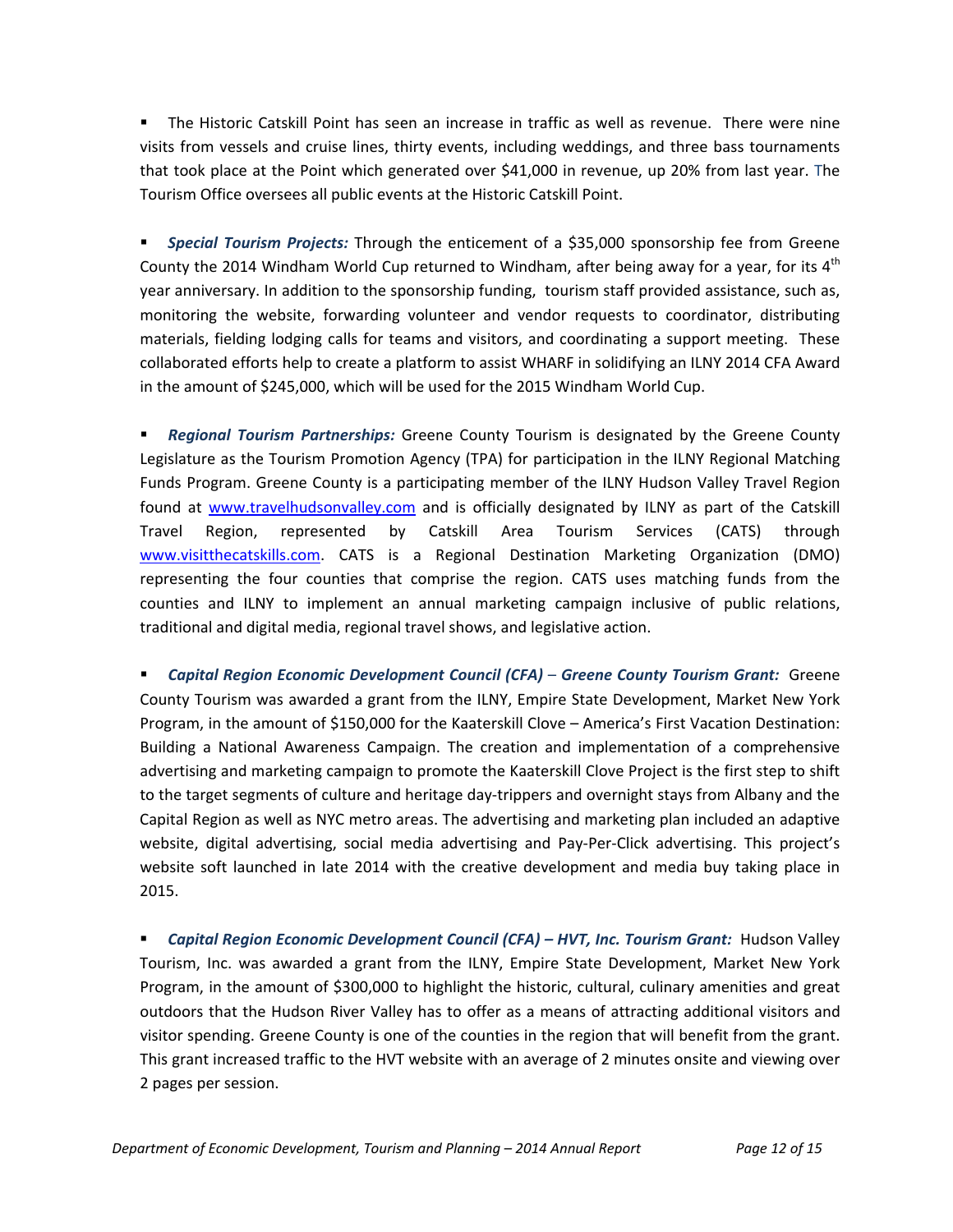*Capital Region Economic Development Council (CFA) – CATS Tourism Grant:* Catskill Area Tourism Services (CATS) has been awarded a grant from the ILNY, Empire State Development, Market New York Program, in the amount of \$270,000 for the Catskill travel region to execute an advertising campaign focusing on outdoor recreation, attractions and events. CATS, and its Agency of Record, Focus Media, prepared and submitted the application on behalf of CATS. Greene County is one of the counties in the region that will benefit from the grant. In 2014 CATS developed an RFP to secure an agency of record, where Adworkshop was awarded the bid. Although the grant was awarded in 2013, due to the lengthy time to complete the RFP and contractual requirements, the grant will be executed in 2015.

 *Member Item Award – CATS:* Catskill Area Tourism Services (CATS) has been awarded a member item through Senator Bonacic's office in the amount of \$100,000. With these monies we were able to leverage a program through ILNY and reach international travelers in Germany and Canada. The Germany buy took place in the fall of 2014 which generated over 500,000 impressions with a click through rate of 0.18% for the digital campaign and over 3% for the email campaign. The Canadian buy will take place in 2015.

 *Regional Roundtable Host (CATS):* In March of 2014 Greene County hosted the annual CATS Legislative Roundtable Discussion which was held at the Copper Tree at Hunter Mountain Resort. This meeting provided an opportunity to advocate on behalf of tourism before state lawmakers and regulatory agencies. Topics discussed included tourism funding with regards to the ILNY Matching Funds and the Regional Economic Development Council, the support for a round 2 tourism related summit, and support for additional regulatory relief for businesses. There were over 70 people in attendance, including Congressman Gibson, Assemblyman Lopez, many Greene County Legislators, and representatives from tourism businesses from Delaware, Greene, Sullivan and Ulster counties.

 *Economic Impact of Tourism in New York:* The 2013 Economic Impact study was prepared by Tourism Economics for ILNY. The report highlights key economic trends and data for the State and then does a region by region breakdown. For the Catskills Travel region a few PowerPoint slides were of significance:

- Tourism is most important for the Catskills and the Adirondacks.
- Tourism spending in the Catskills was over a billion dollars and grew by 2.8% (3 $^{rd}$  highest percentage growth of the 11 travel regions).
- Tourism spending in Greene County was \$148.6 million dollars growing by 2.7% ( $2^{nd}$ ) highest in the four county Catskill travel region) (Ulster 6.6%, Greene 2.7%, Sullivan ‐4.9%, Delaware ‐0.3%)
- Greene County continues to be the most dependent upon tourism with 22.6% of all tourism employment in the region sustained by visitors.
- Tourism in the Catskills generated more than \$133 million in state and local taxes.
- Sales, property, and hotel bed taxes contributed more than \$72 million in local taxes.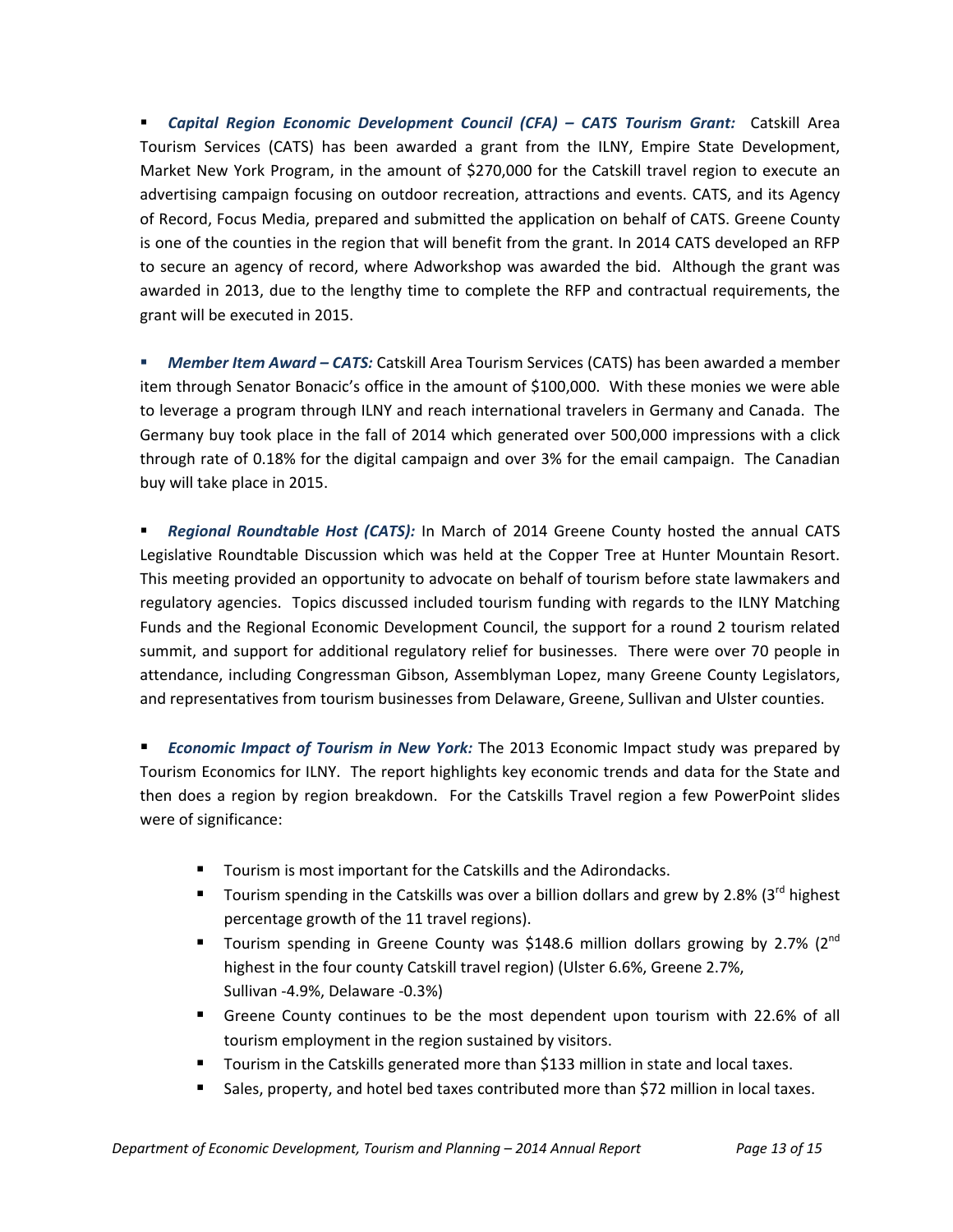■ Were it not for tourism-generated state and local taxes, the average household in the region would have to pay an additional \$961 to maintain the same level of government revenue.

## **TRANSPORTATION:**

 *Greene County Transit System:* The Department operates the County's public transportation system, supported in part by the NYS Department of Transportation through the State Transportation Operating Assistance (STOA) Program. Operation of the Greene County Transit System is currently provided by First Student, Inc. through an annual third party contract. The bus follows a route each day of the week providing service to different areas of the County, running from 9-5 while circulating a mid-day shuttle in the Village of Catskill. The majority of riders are senior citizens, whose fares are paid by the GC Office of Human Services; however it also serves the general fare‐paying public. In 2014 the bus operated 244 days providing 5,270 rides which is down 13.58% from 6,098 rides in 2013. Of the 5,270 rides provided 3,568 are senior rides or 68%. We continue to provide route deviation services with prior day notice at double the regular fare.

The Department prepared and submitted the Annual 2015‐2016 State Transportation Operating Assistance Application and the 2014 Annual State Operating Assistance Final Report. The yearly application entails: budget of expenses and revenues; statistical comparison of operations; public notice; third party operating agreement; and application and submission resolutions with the Legislature.

 *Greene County Transit System, Coordinated Transportation Plan:* Every year the Department evaluates its transportation system in accordance with the State's requirements for coordinated transportation planning. In 2014, meetings were held with the County Administrator, Chairman of the Public Works Committee, DSS, Human Services, Greene County Community Action, and Ulster‐ Greene ARC. During the course of these meetings, Ulster-Greene ARC notified the County that it was interested in partnering with Greene County to provide a coordinated approach to public transportation. Ulster‐Greene ARC has indicated that a merger of the existing Greene County public bus, and the resources of UGARC's transportation fleet would allow the closing of service gaps and unmet needs for both agencies. The Department then met with UGARC and the NYSDOT over a series of meetings to map out a planned merger or integration of the two systems, with UGARC being the Third Party Operator. In addition, the Department provided a letter of support for the UGARC to make a grant application to the NYS Balancing Incentive Program Transformation Fund for the purchase of 7 buses that would be used for the newly merged transit system. UGARC was successful with their grant applications, receiving \$612,000 for new bus purchases. The Department continues to work with UGARC and the NYSDOT on the operational and contractual requirements for an eventual merger.